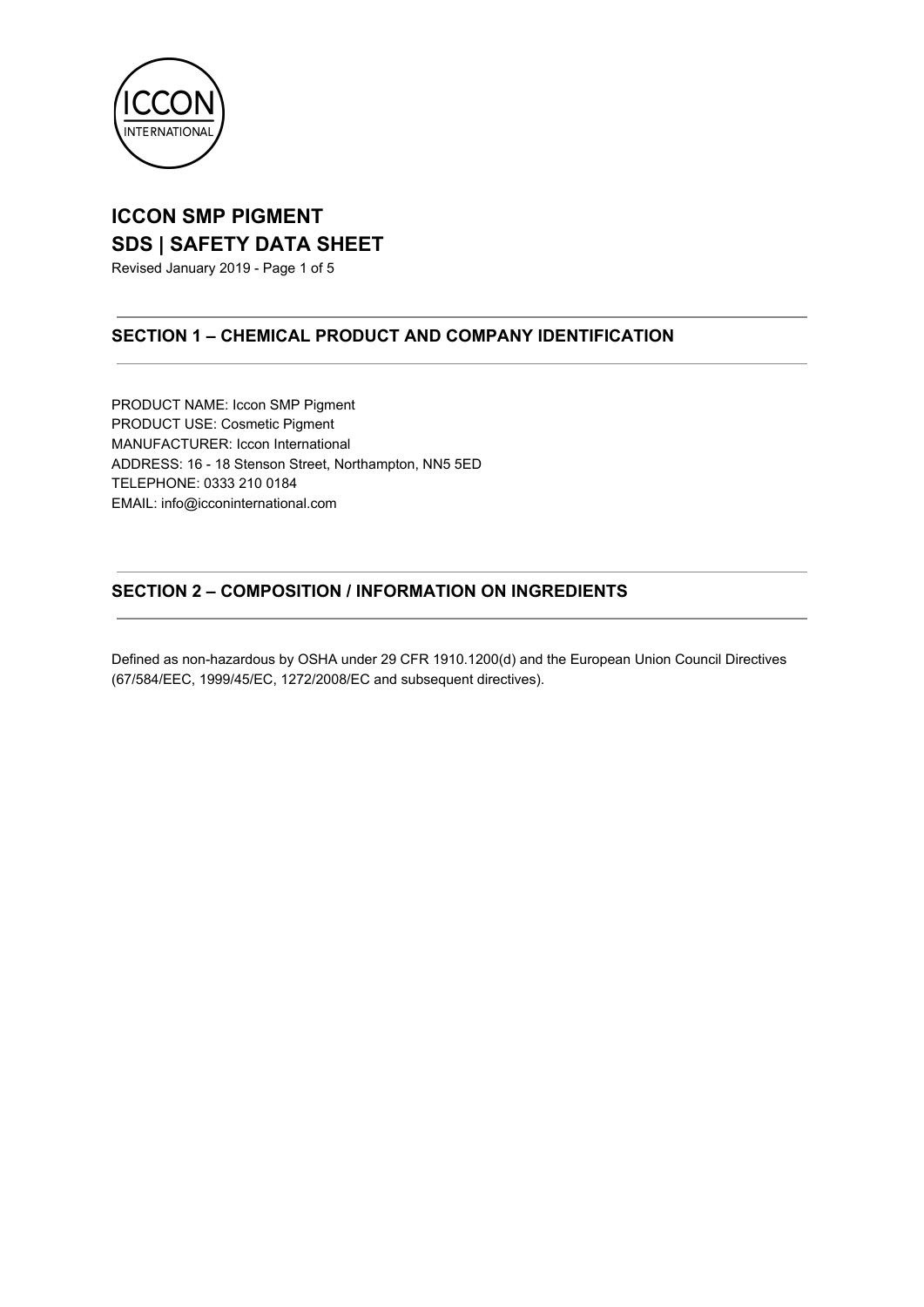

Revised January 2019 - Page 2 of 5

### **SECTION 3 – HAZARDS IDENTIFICATION**

PHYSICAL STATE: Liquid COLOR: Black

HAZARD STATUS: This material is non-considered hazardous by the OSHA Hazard Communication Standard (29 CFR 1910. 1200), and the European Union Council Directives (67/548/EEC, 1999/45/EC, 1272/2008/EC) and subsequent directives. This SDS contains valuable information critical to the safe handling and proper use of the product. This SDS should be retained and available for employees and other users of this product.

EMERGENCY OVERVIEW: No known significant effects or critical hazards. Avoid prolonged contact with eyes.

POTENTIAL HEALTH EFFECTS: Eyes, Skin, and Ingestion show no known significant effects or critical hazards.

#### POTENTIAL CHRONIC HEALTH EFFECTS:

Carcinogenic effects: No known significant effects or critical hazards.

Mutagenic effects: No known significant effects or critical hazards. Teratogenicity/Reproductive toxicity: No known significant effects or critical hazards. Over-Exposure effects: None known.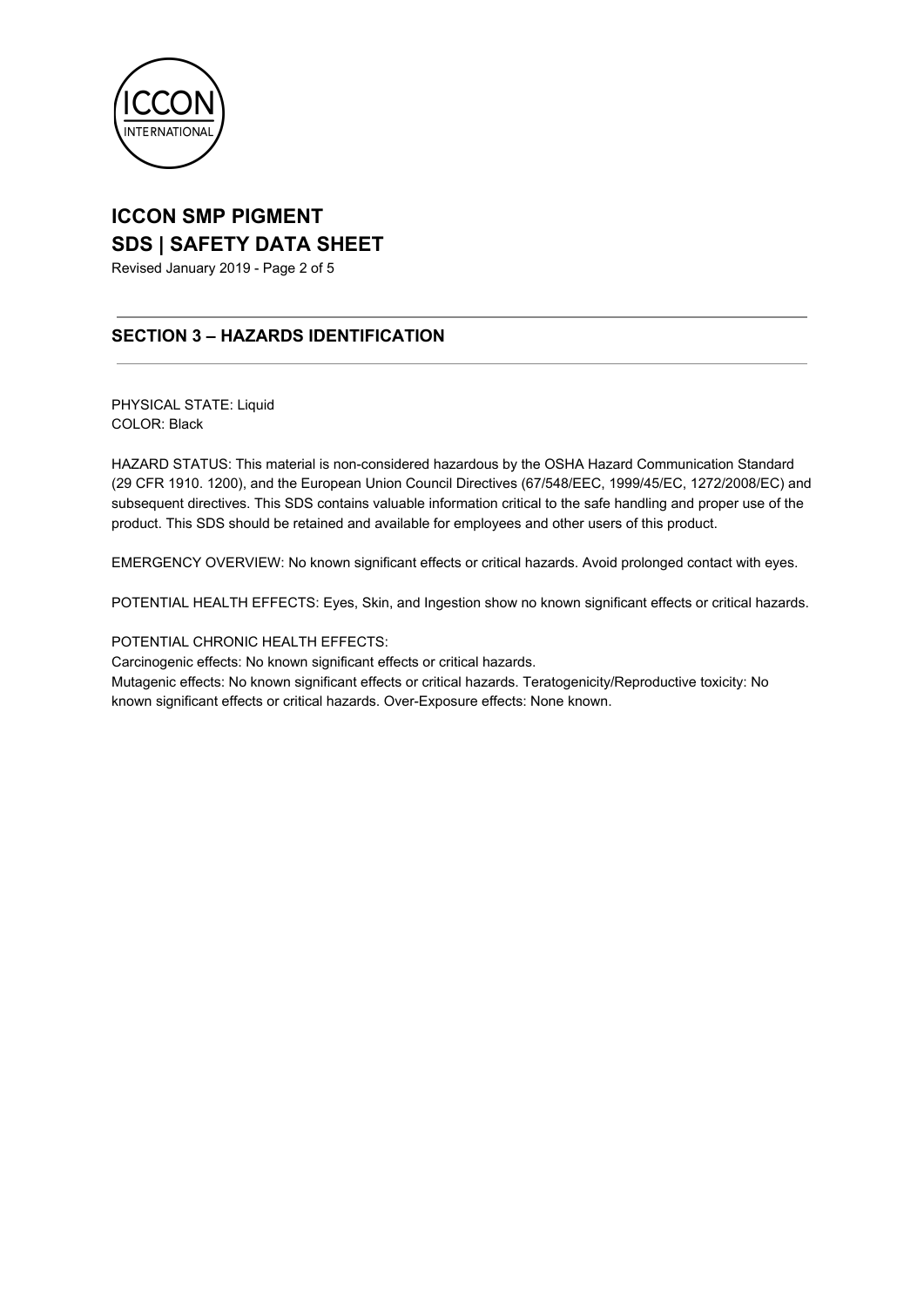

Revised January 2019 - Page 3 of 5

#### **SECTION 4 – FIRST AID MEASURES**

EYE CONTACT: Immediately flush eyes with plenty of water for at least 15 minutes, occasionally lifting the upper and lower eyelids. Check for and remove any contact lenses. Get medical attention if irritation occurs.

INGESTION: Wash out mouth with water. Do not induce vomiting unless directed to do so by medical personnel. Get medical attention if symptoms occur.

#### **SECTION 5 – FIRE FIGHTING MEASURES**

FLAMMABILITY OF PRODUCT: In a fire or if heated, a pressure increase will occur, and the container may burst.

PRODUCTS OF COMBUSTION: Decomposition products may include the following materials: carbon oxides, nitrogen oxides.

EXTINGUISHING: Use an extinguishing agent suitable for the surrounding fire.

#### **SECTION 6 – ACCIDENTAL RELEASE MEASURES**

Contain spill immediately. Inert materials such as sawdust may be applied to absorb the spilled material. Remove contained spill to an appropriate waste container for proper disposal. Soap and water may be used as needed.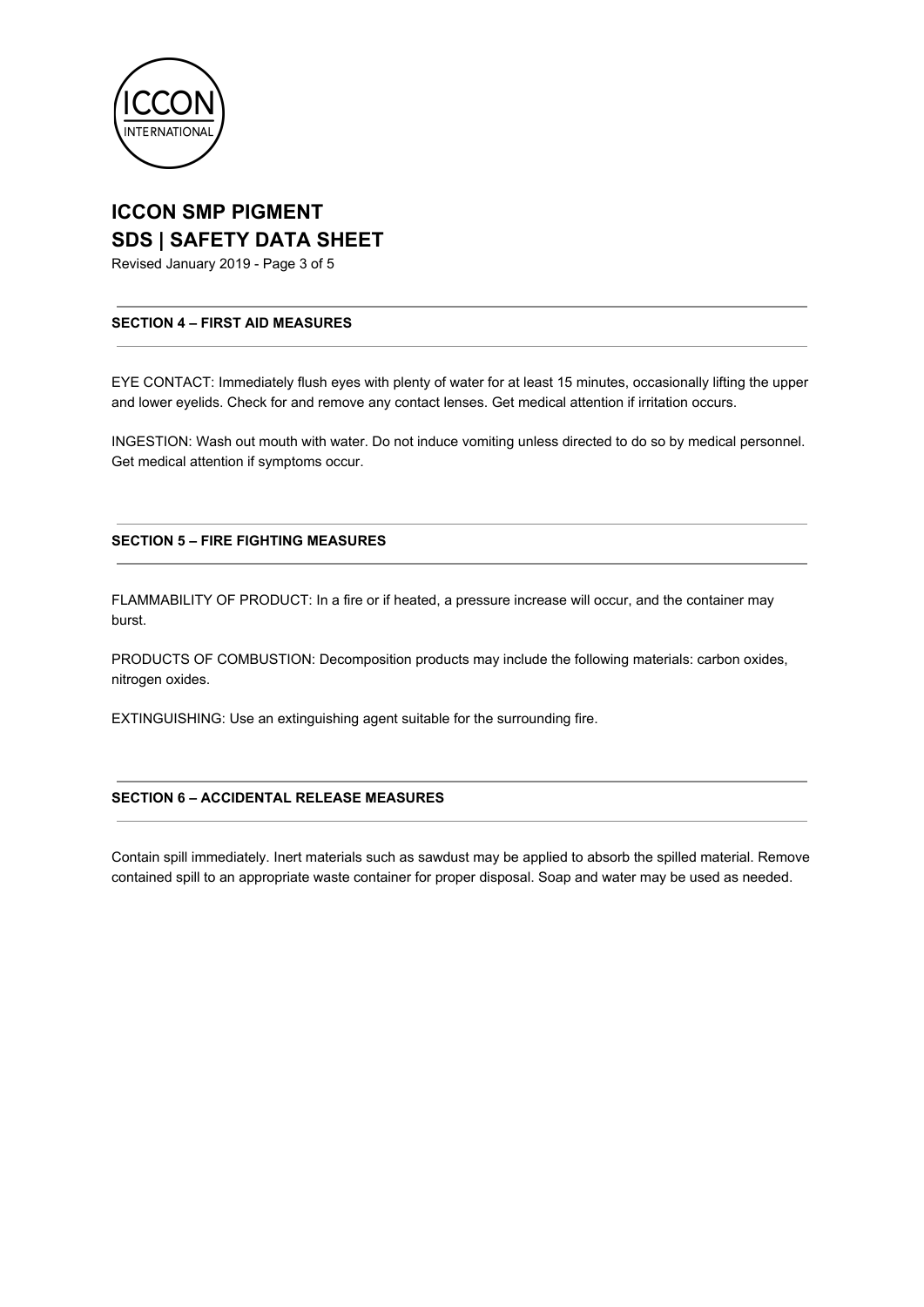

Revised January 2019 - Page 4 of 5

#### **SECTION 7 – HANDLING AND STORAGE**

HANDLING: Put on appropriate personal protective equipment. Eating, drinking and smoking should be prohibited in areas where this material is handled, stored and processed. Do not ingest and avoid contact with eyes. Keep in the original container or an approved alternative made from a compatible material. Keep tightly closed when not in use.

STORAGE: Store in original container protected from direct sunlight in a dry, cool and well-ventilated area. Keep the container tightly closed and sealed until ready for use. Containers that have been opened must be carefully resealed and kept upright to prevent leakage. Do not store in unlabelled containers. Do not let freeze.

#### **SECTION 8 – EXPOSURE CONTROL / PERSONAL PROTECTION**

Respiratory protection is generally not required. Eye wash fountains should be available.

#### **SECTION 9 – PHYSICAL AND CHEMICAL PROPERTIES**

PHYSICAL STATE: Liquid COLOR: Black BOILING / CONDENSATION POINT: 100oC (212oF) SOLUBILITY: Insoluble in the following materials: cold water and hot water.

#### **SECTION 10 - TOXICOLOGICAL INFORMATION**

ACUTE TOXICITY: No known significant effects or critical hazards. CHRONIC TOXICITY: No known significant effects or critical hazards. CARCINOGENICITY: No known significant effects or critical hazards. MUTAGENICITY: No known significant effects or critical hazards. TERATOGENICITY: No known significant effects or critical hazards. REPRODUCTIVE TOXICITY: No known significant effects or critical hazards.